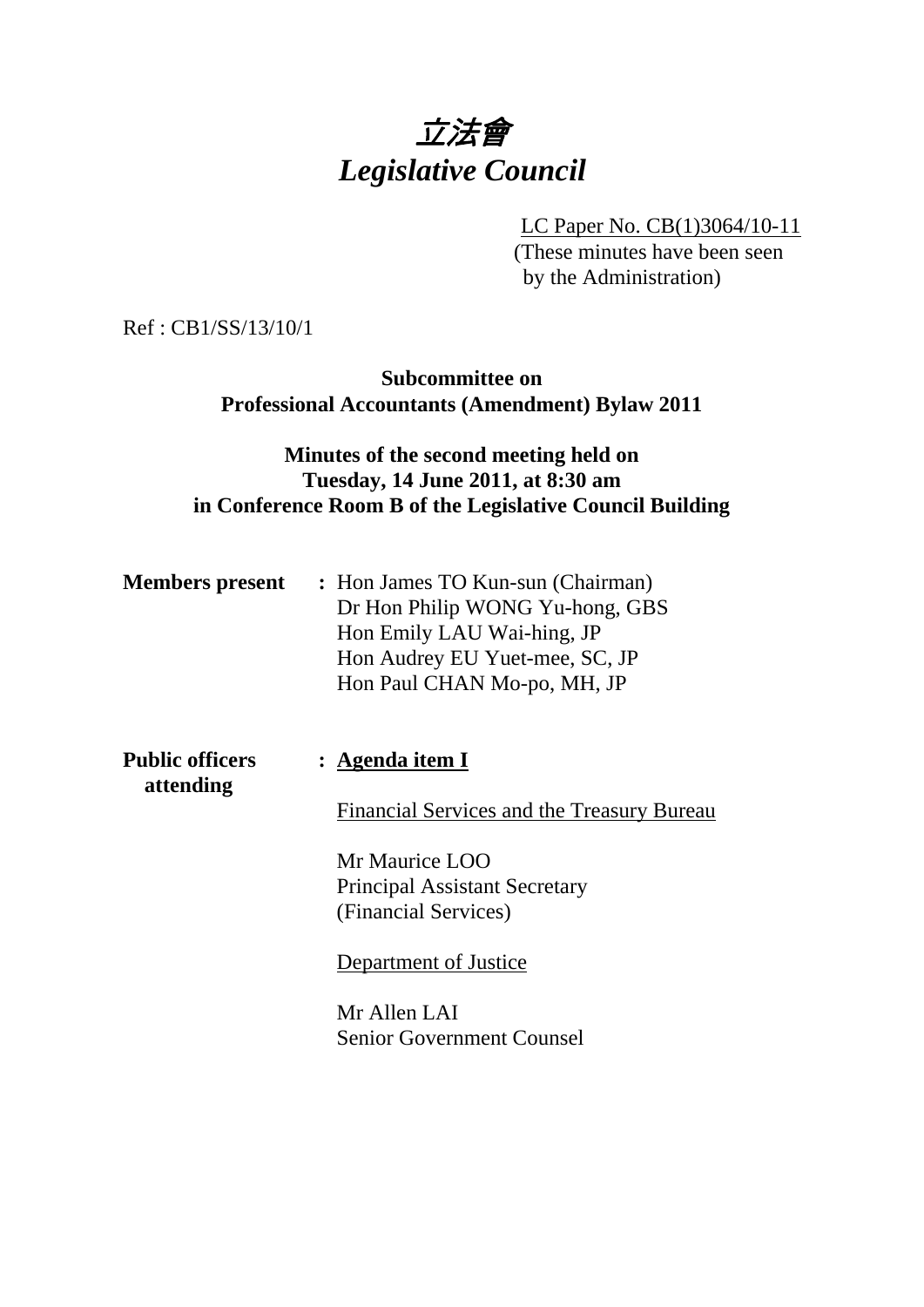|               | <b>Attendance by</b>                         | : <u>Agenda item I</u>                                                                                                                                                                                                      |
|---------------|----------------------------------------------|-----------------------------------------------------------------------------------------------------------------------------------------------------------------------------------------------------------------------------|
|               | invitation                                   | <u>Hong Kong Institute of Certified Public Accountants</u>                                                                                                                                                                  |
|               |                                              | Ms Winnie CHEUNG<br><b>Chief Executive and Registrar</b>                                                                                                                                                                    |
|               |                                              | Mr Johnny CHAN<br><b>General Counsel</b>                                                                                                                                                                                    |
|               |                                              | Mr Patrick TAM<br>Director of Member and Corporate Services                                                                                                                                                                 |
|               |                                              | Ms Madeleine LAM<br>Head of IT                                                                                                                                                                                              |
|               |                                              | <b>Clerk in attendance : Ms Connie SZETO</b><br>Chief Council Secretary (1)4                                                                                                                                                |
|               | <b>Staff in attendance : Miss Eyelyn LEE</b> | <b>Assistant Legal Adviser 10</b>                                                                                                                                                                                           |
|               |                                              | Mr Simon CHEUNG<br>Senior Council Secretary (1)9                                                                                                                                                                            |
| <b>Action</b> | I                                            | Meeting with the Administration and the Hong Kong Institute of<br><b>Certified Public Accountants</b>                                                                                                                       |
|               |                                              | $(LC$ Paper No. $CB(1)2450/10-11(01)$ -- List of follow-up actions<br>arising from the discussion<br>the<br>meeting<br>at<br>on                                                                                             |
|               |                                              | 1 June 2011<br>LC Paper No. $CB(1)2450/10-11(02)$ -- Hong Kong Institute<br>of<br>Certified<br>Public                                                                                                                       |
|               |                                              | Accountants' response<br>to<br>issues raised by members at<br>the meeting on 1 June 2011<br>LC Paper No. $CB(1)2450/10-11(03)$ -- Administration's response to<br>issues raised by members at<br>the meeting on 1 June 2011 |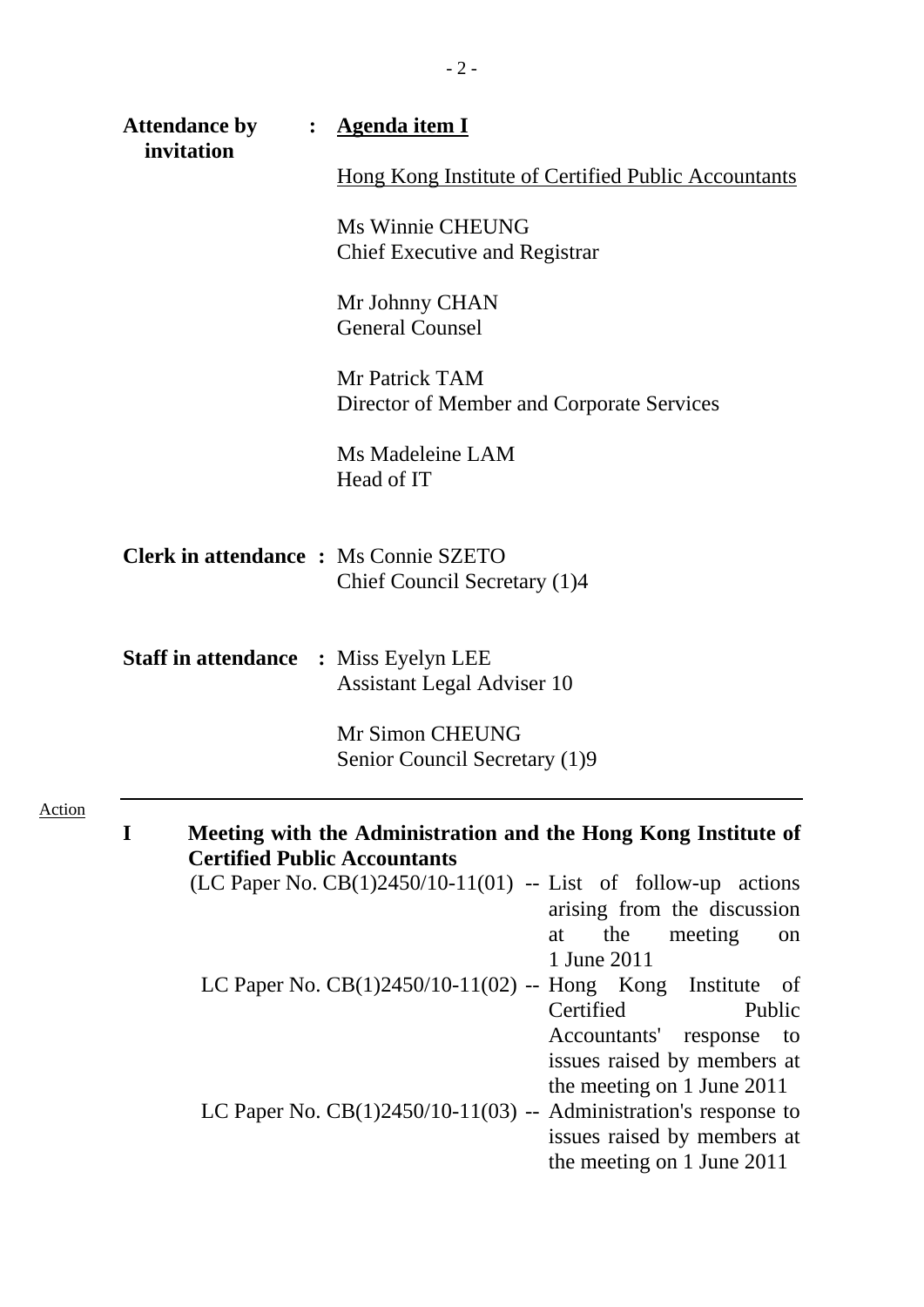The Subcommittee deliberated (index of proceedings at **Appendix**). The Administration and the Hong Kong Institute of Certified Public Accountants ("HKICPA") agreed to take the below follow-up actions --

- (a) In the light of the views of the Subcommittee, the Administration undertook to follow up with HKICPA in making a technical amendment to proposed bylaw 8(5) to the effect that when a member attended HKICPA Council meeting through electronic means, his voting on any question which required a show of hand could be done by casting a vote orally or by other means. The Administration was requested to provide the draft amendment for circulation to the Subcommittee.
- (b) HKICPA would reflect to the Governance Review Task Force the Subcommittee's suggestions on the election of the President and Vice Presidents of HKICPA Council: (i) to allow interactive participation by candidates standing for the election, including debate among candidates or question and answer sessions; and (ii) to allow disclosure of the number of votes received by each candidate in the election.
- (c) Given the importance of the election of the President and Vice Presidents of HKICPA Council and in order to uphold the integrity of the election and foster public confidence in the governance of HKICPA, HKICPA should consider setting a limit on the number of HKICPA Council members who could participate and vote in meetings through electronic means.
- (d) HKICPA Council should explore ways and measures to further enhance transparency in its operation, including increasing the disclosure of deliberations on decisions made by the Council, and reviewing the requirement for the majority members of the Council to agree on: (i) the demand for making a division on the votes, and (ii) voting by ballot.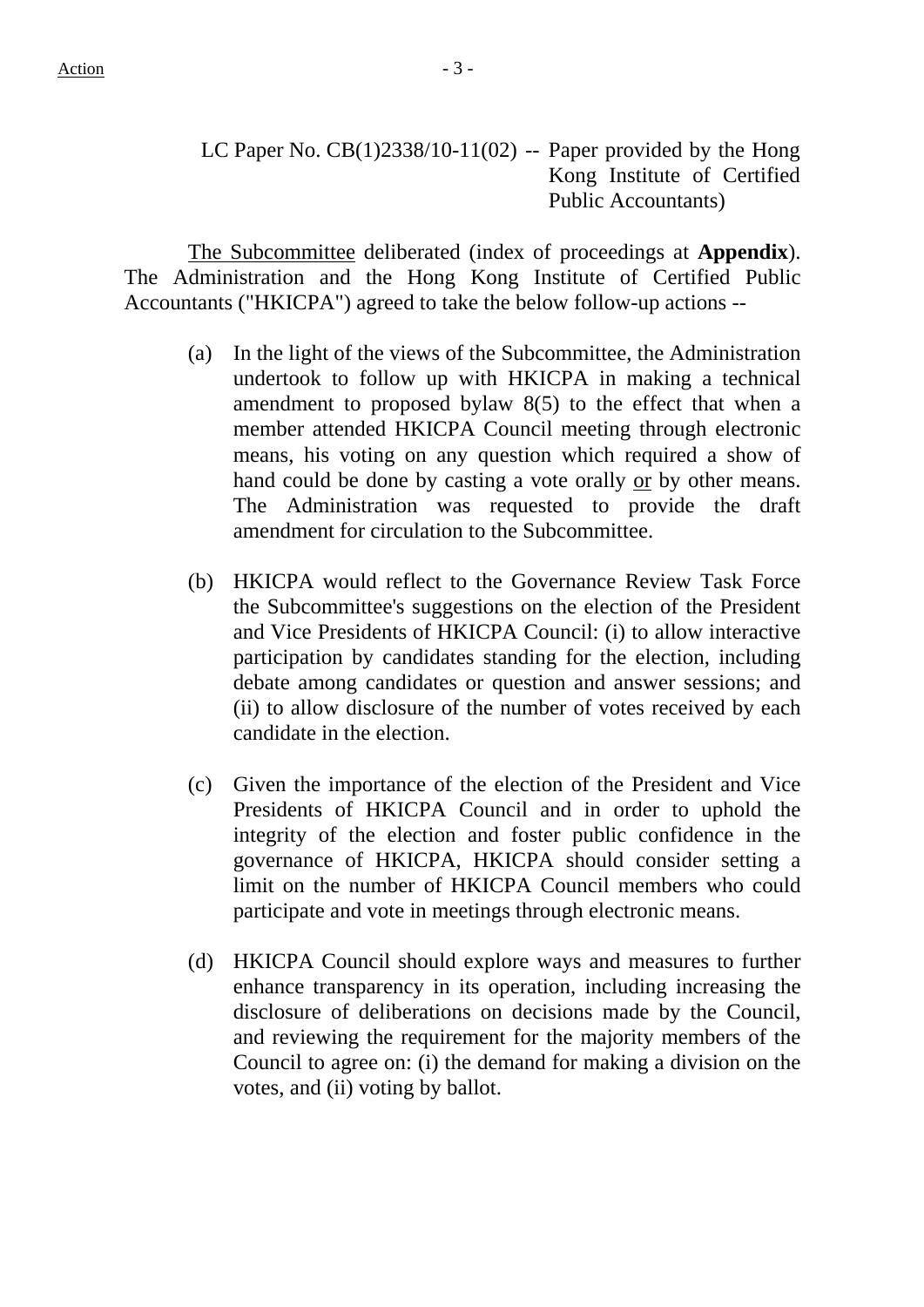(e) HKICPA was requested to follow up on the above matters, and where appropriate, inform the Panel on Financial Affairs the progress in about a year's time.

#### **II Any other business**

2. There being no other business, the meeting ended at 10:02 am.

Council Business Division 1 Legislative Council Secretariat 4 October 2011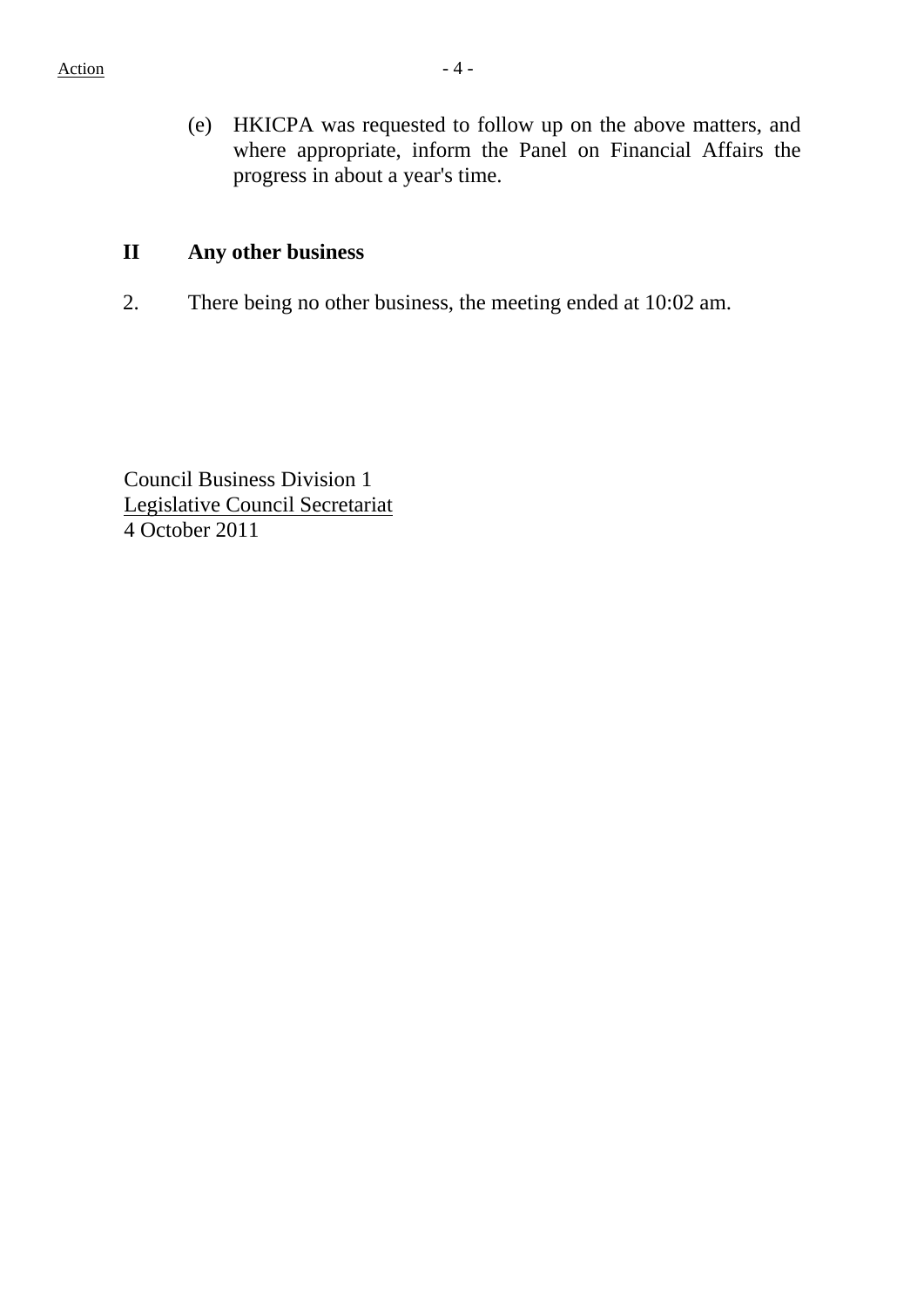### **Appendix**

#### **Subcommittee on Professional Accountants (Amendment) Bylaw 2011**

# **Proceedings of the second meeting on Tuesday, 14 June 2011, at 8:30 am in Conference Room B of the Legislative Council Building**

| <b>Time</b><br>marker | <b>Speaker</b>                                                                 | Subject(s)                                                                                                                                                                                                                                                                                                                                             | <b>Action</b><br>required |
|-----------------------|--------------------------------------------------------------------------------|--------------------------------------------------------------------------------------------------------------------------------------------------------------------------------------------------------------------------------------------------------------------------------------------------------------------------------------------------------|---------------------------|
| $000001 -$            | Chairman                                                                       | Opening remarks                                                                                                                                                                                                                                                                                                                                        |                           |
| 000553                |                                                                                |                                                                                                                                                                                                                                                                                                                                                        |                           |
| $000554-$<br>001259   | the Hong Kong<br>Institute of<br><b>Certified Public</b><br><b>Accountants</b> | Presentation by HKICPA as follows --<br>(a) The 2011 Amendment Bylaw only<br>for<br>concerned<br>arrangements<br><b>HKICPA's</b><br>Council<br>meetings.<br>Specifically, the amendment would<br>enable HKICPA Council members,<br>who could not attend meetings in<br>person, to vote by secret ballot<br>through a secured on-line voting<br>system. |                           |
|                       |                                                                                | (b) The existing Bylaw $12(4)$ specified<br>that the elections of the President<br>and Vice Presidents ("the P&VP<br>elections") should be determined<br>by ballot. No provisions in the<br>Professional<br><b>Accountants</b><br>Ordinance and By-laws prescribed<br>voting by ballot on other matters.                                               |                           |
|                       |                                                                                | (c) HKICPA<br>Council<br>members'<br>attendance<br>for<br>meetings<br>from<br>January 2009 to May 2011 was<br>provided at Annex to HKICPA's<br>paper.                                                                                                                                                                                                  |                           |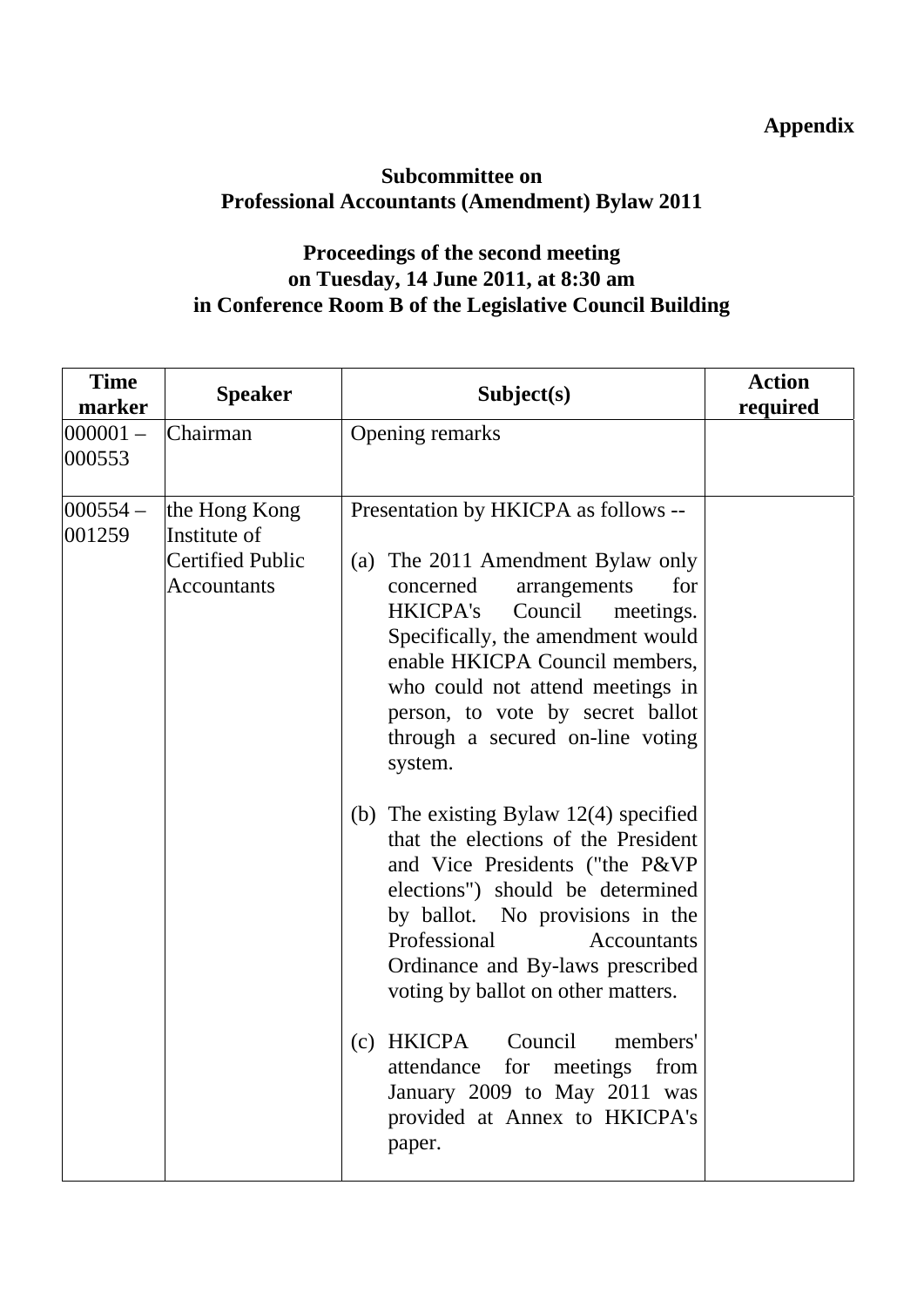| <b>Time</b><br>marker | <b>Speaker</b> | Subject(s)                                                                                                                                                                                                                                                                                                                                                                                                                                                                                                                   | <b>Action</b><br>required |
|-----------------------|----------------|------------------------------------------------------------------------------------------------------------------------------------------------------------------------------------------------------------------------------------------------------------------------------------------------------------------------------------------------------------------------------------------------------------------------------------------------------------------------------------------------------------------------------|---------------------------|
|                       |                | (d) The Subcommittee's suggestions,<br>including interactive participation<br>by candidates in the form of<br>debates and question and answer<br>sessions in the P&VP elections and<br>disclosure of the number of votes<br>received by candidates in the<br>elections would be reflected to<br>HKICPA's Governance Review<br>Task Force for consideration.                                                                                                                                                                  |                           |
|                       |                | HKICPA Council<br>members<br>(e)<br>meetings<br>attending<br>through<br>electronic means were required to<br>sign an undertaking to the effect<br>that they would attend the meeting<br>a private and<br>in<br>secured<br>environment free from disturbance<br>and interference of any other<br>maintain<br>and<br>persons,<br>confidentiality of the proceedings<br>throughout the meeting. Before<br>conducting the ballot for voting,<br>the convenor would reaffirm this<br>point with the Council members<br>concerned. |                           |
|                       |                | Given that electronic mode<br>(f)<br>of<br>had equal<br>resence<br>status<br>as<br>physical presence under Bylaw<br>the<br>Subcommittee's<br>$8(3)$ ,<br>suggestion<br>stipulate<br>to to<br>requirements for HKICPA Council<br>members in using electronic means<br>to participate in a meeting and to<br>vote might contravene the principle<br>of fairness.<br>It was a global trend in the<br>(g)<br>world<br>commercial<br>allow<br>to                                                                                  |                           |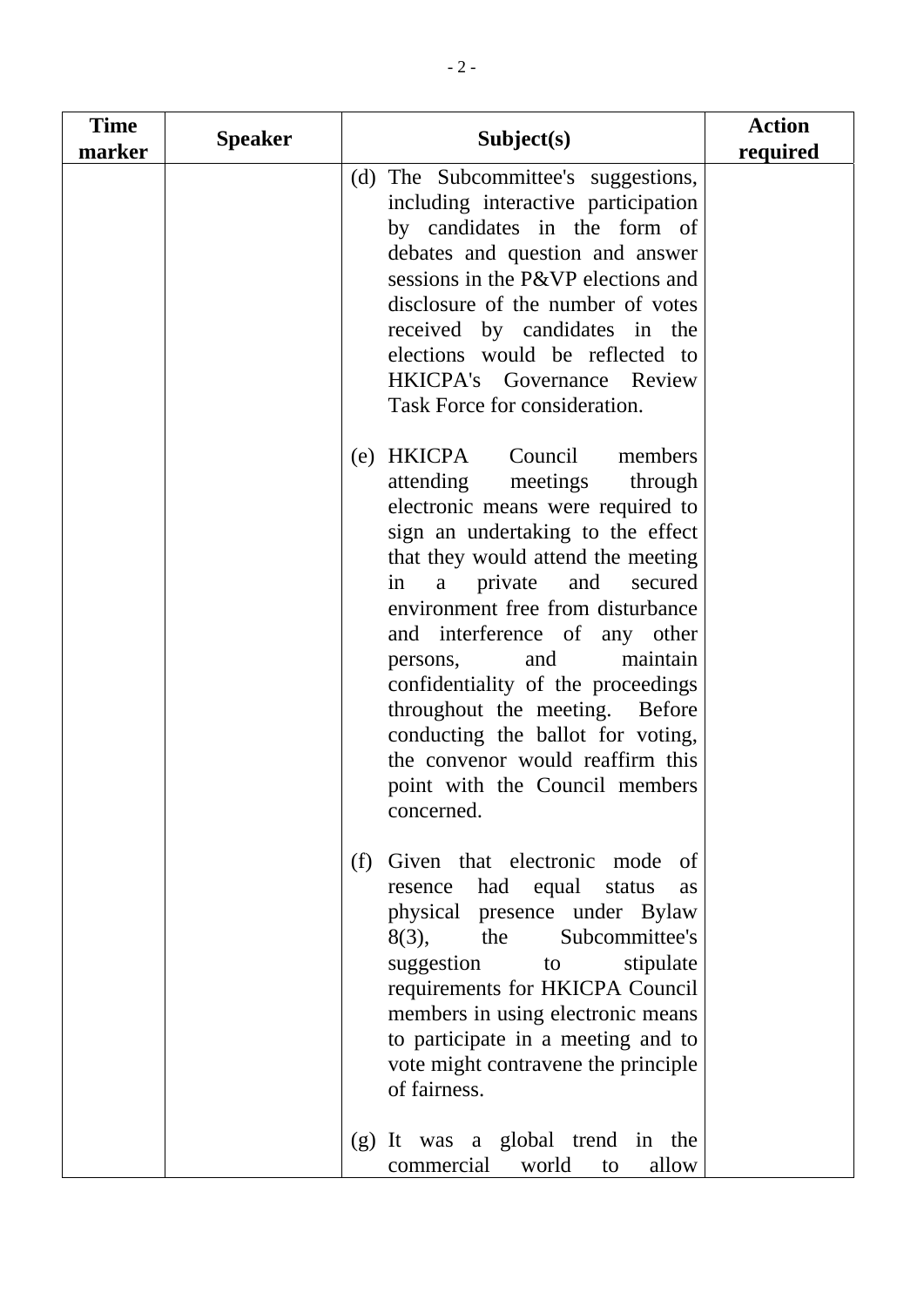| <b>Time</b><br>marker | <b>Speaker</b>                                                                                             | Subject(s)                                                                                                                                                                                                                                                                                                                                                        | <b>Action</b><br>required |
|-----------------------|------------------------------------------------------------------------------------------------------------|-------------------------------------------------------------------------------------------------------------------------------------------------------------------------------------------------------------------------------------------------------------------------------------------------------------------------------------------------------------------|---------------------------|
|                       |                                                                                                            | participation in meetings through<br>electronic means. Having regard<br>to the attendance patterns of past<br>meetings of HKICPA Council, it<br>believed<br>that<br>enabling<br>was<br>members to participate and cast<br>vote remotely at meetings would<br>not encourage absenteeism and<br>increase the risk of<br>vote<br>manipulation.                       |                           |
|                       |                                                                                                            | (h) Given that the limited scope of the<br>2011 Amendment Bylaw and the<br>subject matter related entirely to<br>HKICPA's internal process and<br>had gone through HKICPA<br>Council and HKICPA's Annual<br>General Meeting, unless there was<br>a fatal flaw in the Amendment<br>Bylaw, HKICPA had reservation<br>about<br>introducing<br>further<br>amendments. |                           |
|                       |                                                                                                            | As regards the suggestion to relax<br>(i)<br>the requirement for the majority<br>members of HKICPA Council to<br>voting by ballot,<br>agree<br>on<br>HKICPA Council was of the view<br>that secret ballot should not be<br>encouraged and hence should only<br>be adopted with the majority of<br><b>HKICPA</b><br>Council<br>members'<br>approval.               |                           |
| $ 001300 -$<br>001843 | Ms Emily LAU<br>the Hong Kong<br>Institute of<br><b>Certified Public</b><br><b>Accountants</b><br>Chairman | Ms Emily LAU's enquiry about the<br>undertaking signed<br>by<br><b>HKICPA</b><br>Council members                                                                                                                                                                                                                                                                  |                           |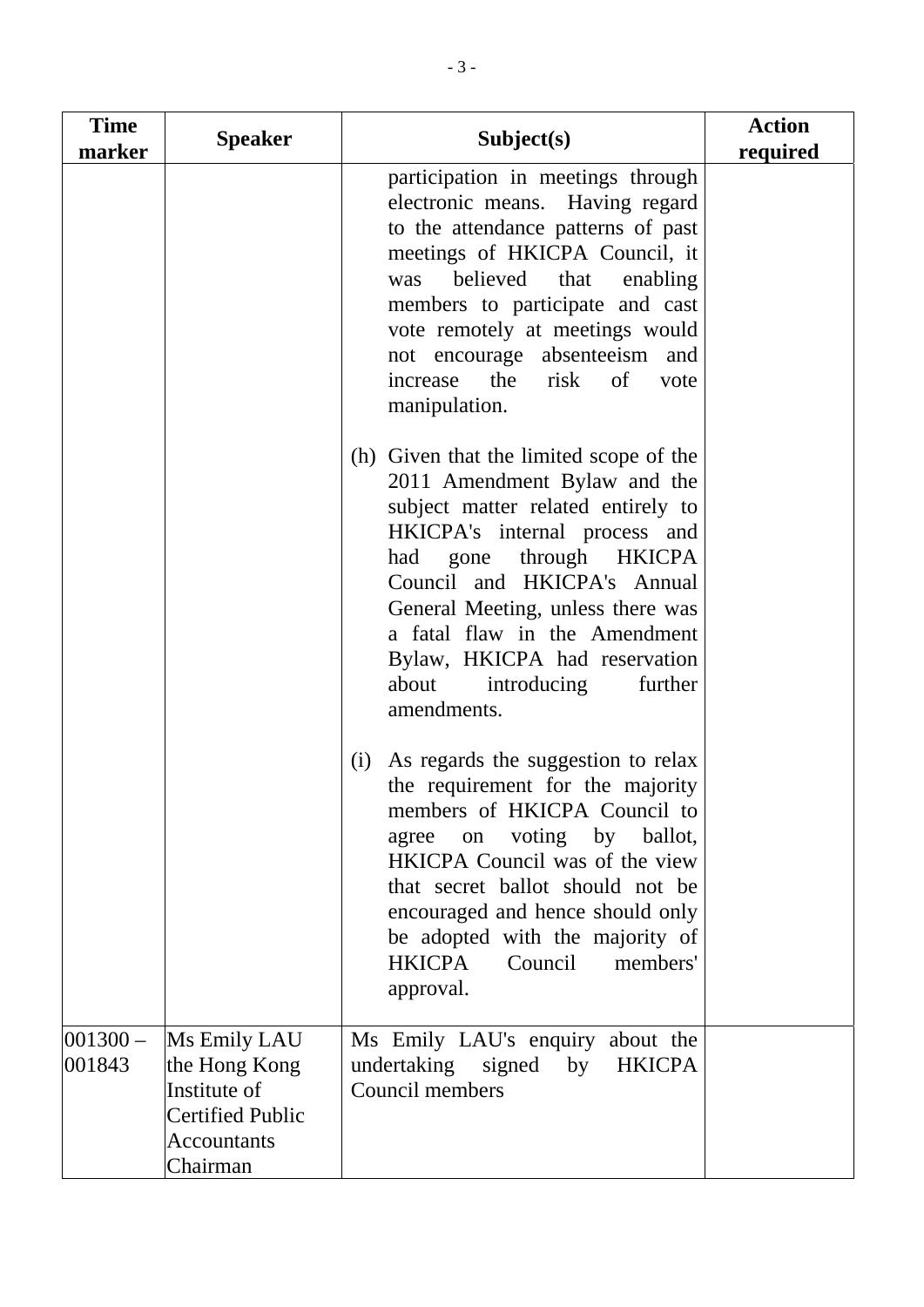| <b>Time</b><br>marker | <b>Speaker</b>                                                                                             | Subject(s)                                                                                                                                                                                                                                                                                                                                                                                          | <b>Action</b><br>required |
|-----------------------|------------------------------------------------------------------------------------------------------------|-----------------------------------------------------------------------------------------------------------------------------------------------------------------------------------------------------------------------------------------------------------------------------------------------------------------------------------------------------------------------------------------------------|---------------------------|
|                       |                                                                                                            | HKICPA's responses as follows --                                                                                                                                                                                                                                                                                                                                                                    |                           |
|                       |                                                                                                            | HKICPA Council members and<br>(a)<br>of certain HKICPA<br>members<br>committees were required to sign<br>the undertaking each year that they<br>would attend meetings in a private<br>environment<br>secured<br>and<br>and<br>maintain confidentiality of the<br>meeting proceedings. HKICPA<br>would update the undertaking to<br>cover attending meetings and<br>voting through electronic means. |                           |
|                       |                                                                                                            | (b) Before<br>conducting the ballot<br>the convenor<br>voting,<br>would<br>reaffirm with HKICPA Council<br>members<br>the<br>ensure that<br>to<br>prescribed conditions in terms of<br>confidentiality were met.                                                                                                                                                                                    |                           |
|                       |                                                                                                            | <b>HKICPA</b><br>would<br>initiate<br>(c)<br>disciplinary proceedings against its<br>members who had failed to comply<br>with the undertaking as a breach of<br>professional ethics.                                                                                                                                                                                                                |                           |
|                       |                                                                                                            | (d) Except for the $P&VP$ elections,<br>voting by members at HKICPA<br>Council meetings were conducted<br>by "a show of hands".                                                                                                                                                                                                                                                                     |                           |
| $ 001844 -$<br>003055 | Chairman<br>Mr Paul CHAN<br>the Hong Kong<br>Institute of<br><b>Certified Public</b><br><b>Accountants</b> | The Chairman's view that HKICPA<br>Council<br>should<br>increase<br>its<br>transparency by disclosing members'<br>votes on matters deliberated by the<br>Council<br>Mr Paul CHAN's sharing of<br>his                                                                                                                                                                                                |                           |
|                       |                                                                                                            | experience as a former member of                                                                                                                                                                                                                                                                                                                                                                    |                           |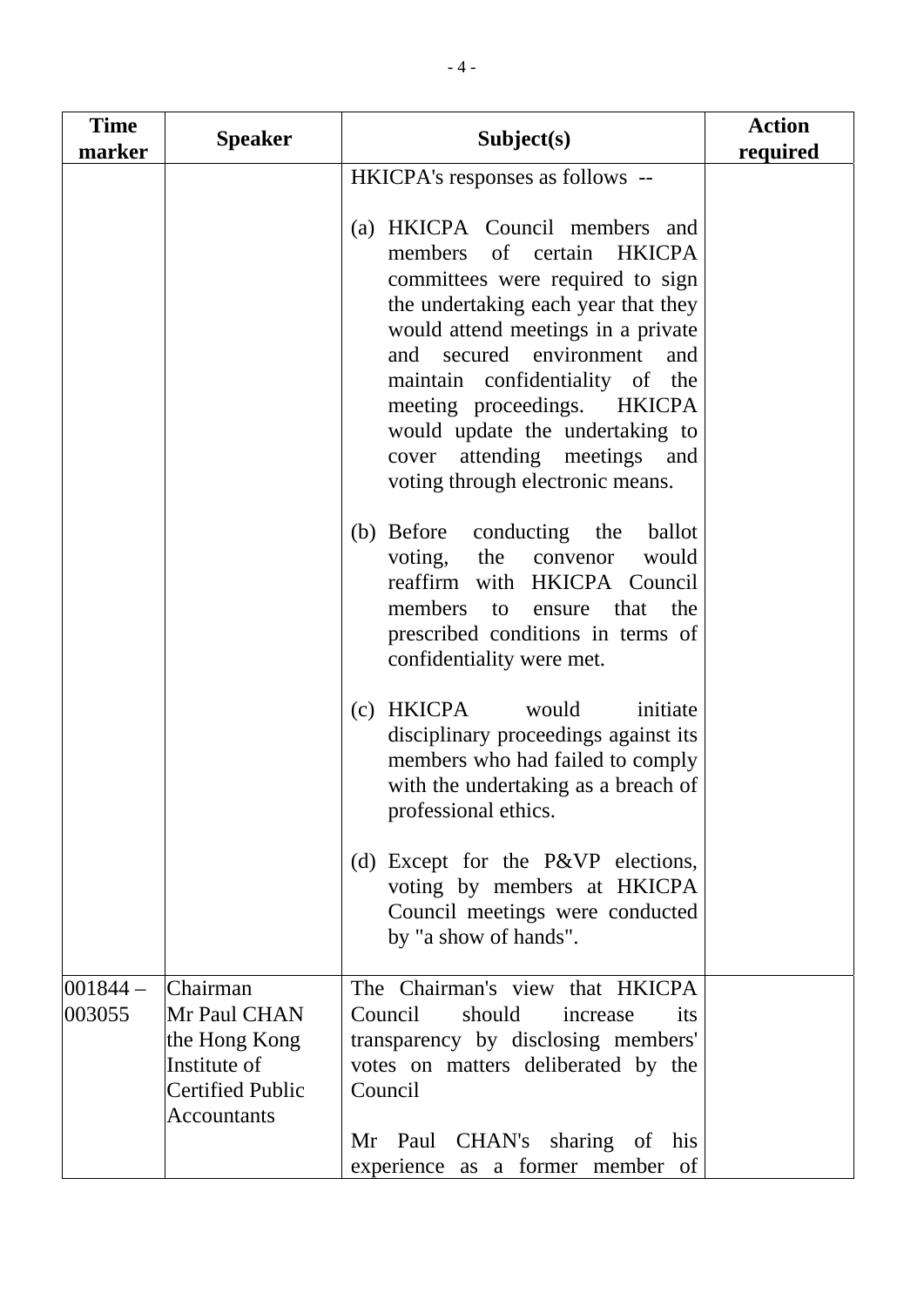| <b>Time</b><br>marker | <b>Speaker</b> | Subject(s)                                                                                                                                                                                                                                                                                                                        | <b>Action</b><br>required |
|-----------------------|----------------|-----------------------------------------------------------------------------------------------------------------------------------------------------------------------------------------------------------------------------------------------------------------------------------------------------------------------------------|---------------------------|
|                       |                | <b>HKICPA Council as follows --</b>                                                                                                                                                                                                                                                                                               |                           |
|                       |                | (a) Meetings of HKICPA Council<br>were held closed-door.<br><b>Matters</b><br>were usually decided upon through<br>discussion without resorting to<br>voting. If voting was required, it<br>was conducted through a show of<br>hands, and dissenting members<br>could request to record their views<br>in the minutes of meeting. |                           |
|                       |                | (b) In order to maintain the integrity of<br>decisions<br>made and promote<br>cooperation among members,<br>where matters were decided by<br>voting, only the number of votes<br>for, against or abstained were<br>recorded without<br>mentioning<br>individual voting positions of<br>members.                                   |                           |
|                       |                | (c) P&VP elections and the election of<br>the co-opted members of HKICPA<br>Council were conducted by voting<br>in secret ballot. In order to avoid<br>embarrassment<br>and<br>foster<br>cooperation among members, the<br>number of votes received by each<br>candidate in these elections was<br>not disclosed.                 |                           |
|                       |                | HKICPA's responses as follows --                                                                                                                                                                                                                                                                                                  |                           |
|                       |                | present, if voting<br>$(a)$ At<br>was<br>conducted at HKICPA Council<br>meetings, the relevant minutes of<br>meeting would record the number<br>of votes cast in support, against, or<br>abstained, without recording the                                                                                                         |                           |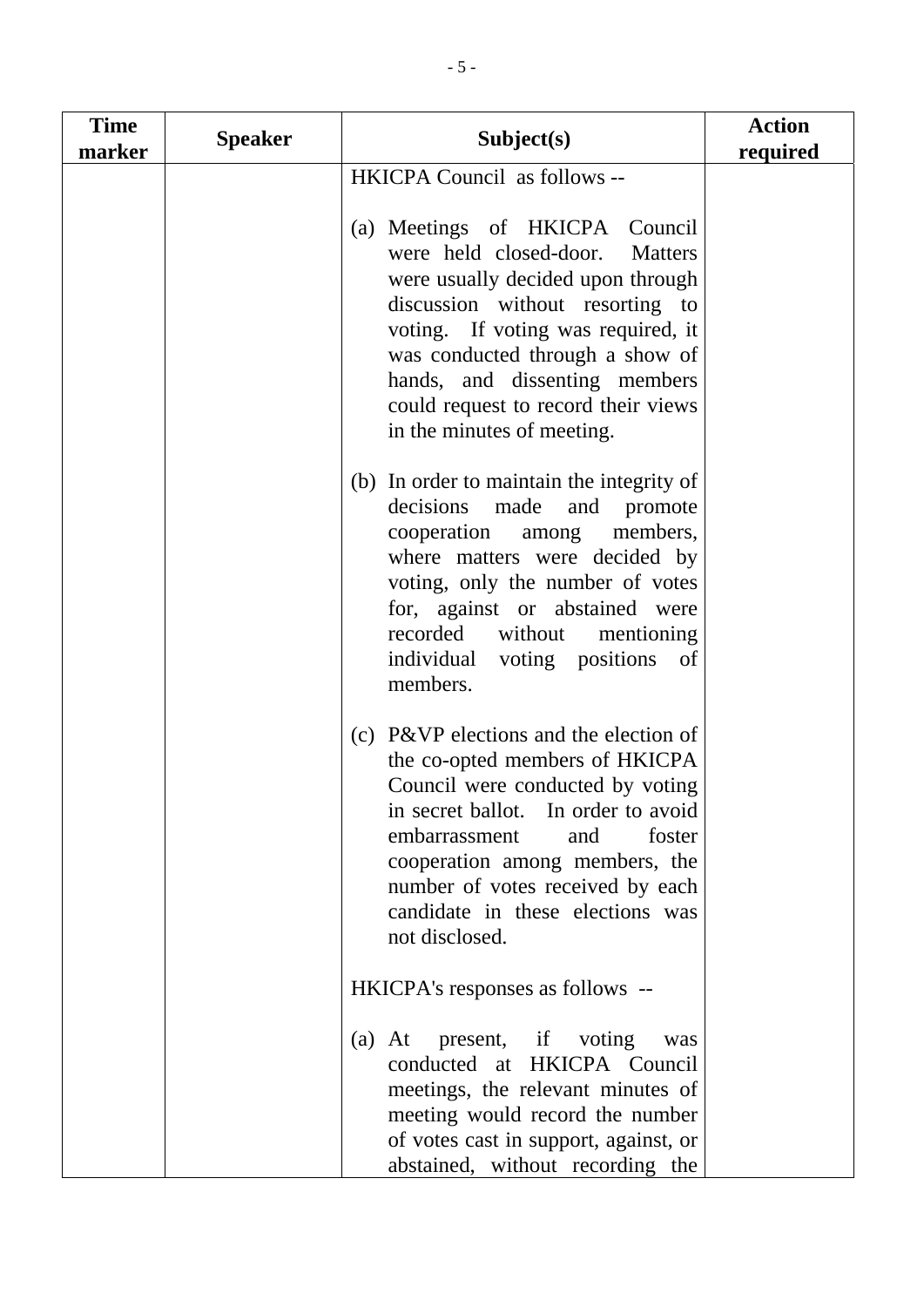| <b>Time</b><br>marker | <b>Speaker</b> | Subject(s)                                                                                                                                                                                                                                                                                                                                                                                                                                                          | <b>Action</b><br>required |
|-----------------------|----------------|---------------------------------------------------------------------------------------------------------------------------------------------------------------------------------------------------------------------------------------------------------------------------------------------------------------------------------------------------------------------------------------------------------------------------------------------------------------------|---------------------------|
|                       |                | voting position of individual<br>members.                                                                                                                                                                                                                                                                                                                                                                                                                           |                           |
|                       |                | (b) Voting was carried<br>out in<br>accordance with Bylaw $8(1)$ which<br>states that " <i>a question arising at a</i><br>meeting of Council shall be<br>decided by a majority vote of<br>members present and voting".<br>Therefore, if a member requested<br>to record the individual voting<br>position of members, this could<br>proceed with the agreement by a<br>majority of the members.<br>The<br>arrangement had worked well and<br>no dispute had arisen. |                           |
|                       |                | (c) Individual members of HKICPA<br>Council could request to put on<br>record his objection/views on the<br>matters.                                                                                                                                                                                                                                                                                                                                                |                           |
|                       |                | Ms Emily LAU's views that --                                                                                                                                                                                                                                                                                                                                                                                                                                        |                           |
|                       |                | (a) HKICPA should<br>increase<br>its<br>transparency in operation in line<br>with the rising expectation of the<br>community;                                                                                                                                                                                                                                                                                                                                       |                           |
|                       |                | (b) the requirement for the majority of<br>HKICPA Council members to<br>agree on voting by secret ballot or<br>individual<br>record<br>voting<br>to<br>positions of members should be<br>relaxed; and                                                                                                                                                                                                                                                               |                           |
|                       |                | HKICPA's<br>Governance<br>Review<br>(c)<br>Task Force should consider the<br>above views                                                                                                                                                                                                                                                                                                                                                                            |                           |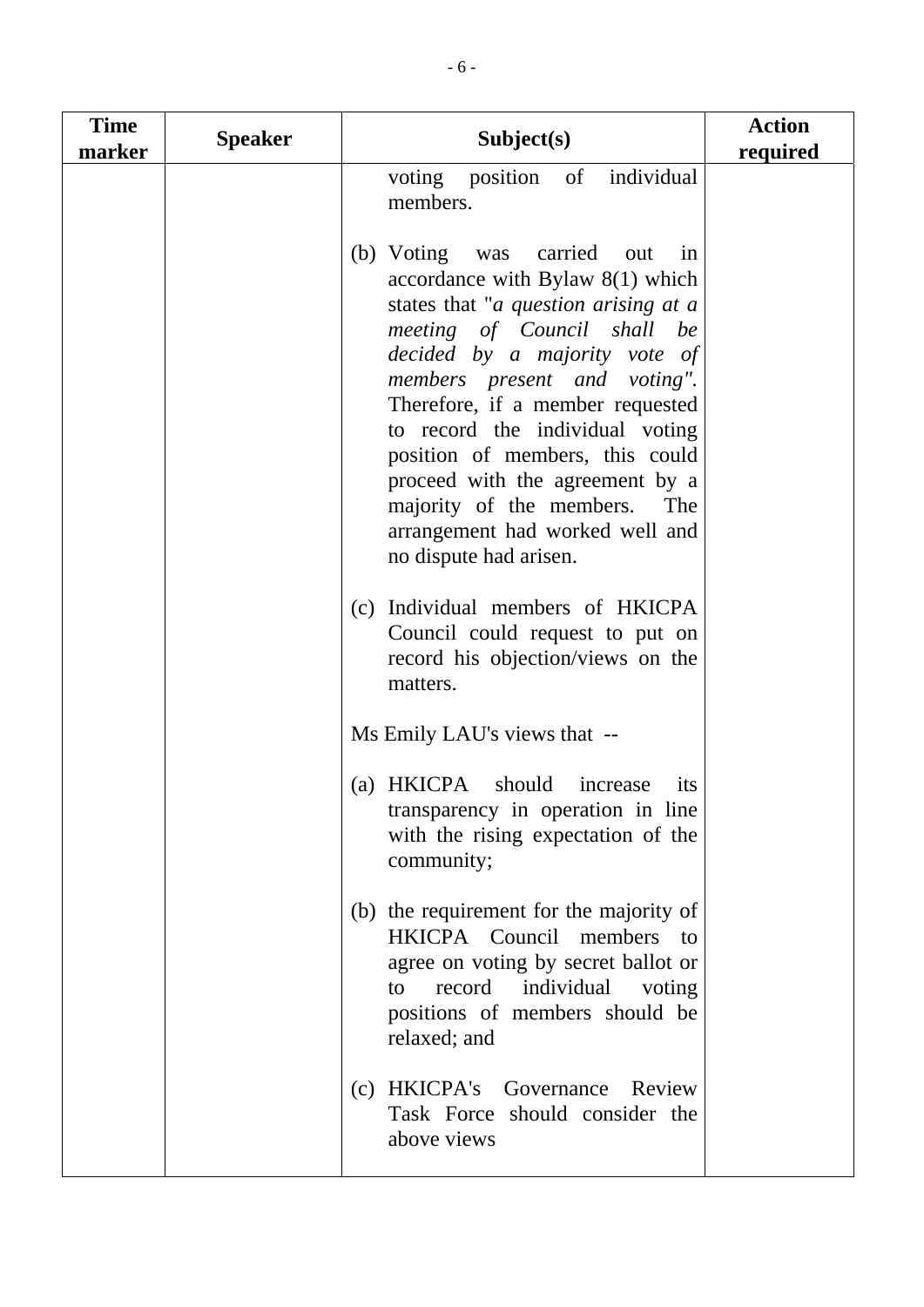| <b>Time</b><br>marker | <b>Speaker</b>                                                                                             | Subject(s)                                                                                                                                                                                                                                                                                                                                                                                                                                                                                                                                                                                                                                                                                                                                                                                                                                                                                                                                                                                                                                                                      | <b>Action</b><br>required |
|-----------------------|------------------------------------------------------------------------------------------------------------|---------------------------------------------------------------------------------------------------------------------------------------------------------------------------------------------------------------------------------------------------------------------------------------------------------------------------------------------------------------------------------------------------------------------------------------------------------------------------------------------------------------------------------------------------------------------------------------------------------------------------------------------------------------------------------------------------------------------------------------------------------------------------------------------------------------------------------------------------------------------------------------------------------------------------------------------------------------------------------------------------------------------------------------------------------------------------------|---------------------------|
|                       |                                                                                                            | HKICPA's<br>that<br>the<br>response<br>Governance Review Task Force would<br>consider the views to indentify areas<br>for improvement in future                                                                                                                                                                                                                                                                                                                                                                                                                                                                                                                                                                                                                                                                                                                                                                                                                                                                                                                                 |                           |
| $ 003056 -$<br>003746 | Mr Paul CHAN<br>The Hong Kong<br>Institute of<br><b>Certified Public</b><br><b>Accountants</b><br>Chairman | Mr Paul CHAN's views that --<br>(a) the Governance Review<br><b>Task</b><br>should<br>consider<br>Force<br>the<br>Subcommittee's suggestions on the<br>conduct of voting at meetings of<br>HKICPA Council, and amend its<br>Standing<br>Orders<br>where<br>necessary; and<br>(b) HKICPA should strive to enhance<br>transparency and public<br>its<br>accountability in line with the<br>direction<br>adopted by<br>other<br>self-regulatory professional bodies<br>HKICPA's<br>views<br>response<br>to<br>expressed by Mr Paul CHAN and the<br>Chairman that --<br>(a) the Governance Review<br><b>Task</b><br>Force was considering the views<br>and suggestions from members of<br>the Subcommittee;<br>(b) there was a mechanism under the<br>Professional<br>Accountants<br>Ordinance<br>(Cap.<br>50)<br><sub>on</sub><br>disciplinary proceedings<br>for<br>HKICPA members in relation to<br>professional misconduct, under<br>which a five-person Disciplinary<br>Committee ("DC") comprising<br>three<br>members<br>non-accountant<br>would be appointed to look into a |                           |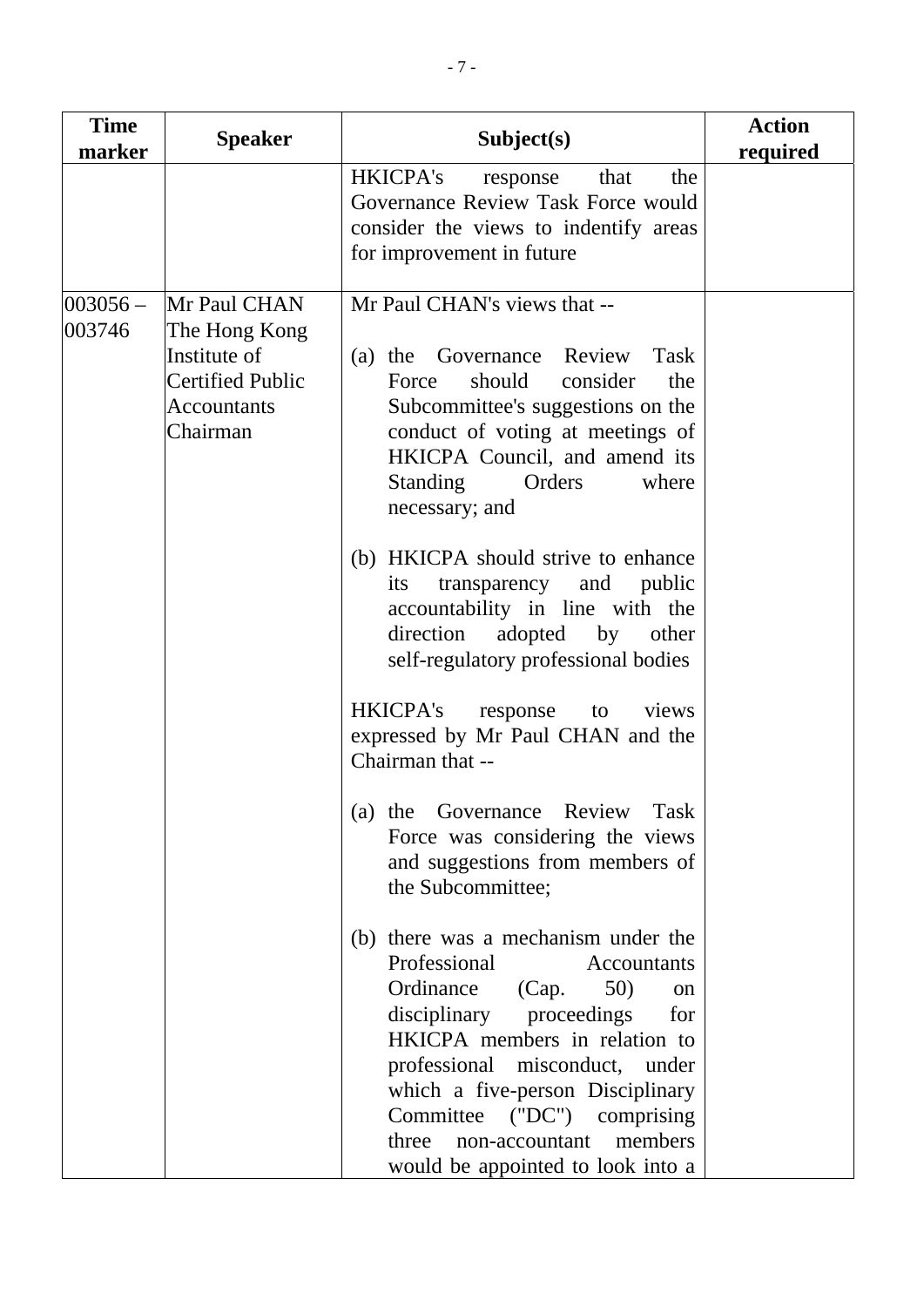| <b>Time</b><br>marker | <b>Speaker</b>                                                                                                         | Subject(s)                                                                                                                                                                                                                                                                                                                                                                                                                                                                                                                                                                                                                                                                                                                                                                                                           | <b>Action</b><br>required |
|-----------------------|------------------------------------------------------------------------------------------------------------------------|----------------------------------------------------------------------------------------------------------------------------------------------------------------------------------------------------------------------------------------------------------------------------------------------------------------------------------------------------------------------------------------------------------------------------------------------------------------------------------------------------------------------------------------------------------------------------------------------------------------------------------------------------------------------------------------------------------------------------------------------------------------------------------------------------------------------|---------------------------|
|                       |                                                                                                                        | case; and                                                                                                                                                                                                                                                                                                                                                                                                                                                                                                                                                                                                                                                                                                                                                                                                            |                           |
|                       |                                                                                                                        | (c) HKICPA Council members found<br>to have conflict of interest with a<br>case would be prohibited from<br>voting on whether a DC should be<br>set up for a particular case, and the<br>DC operated independently of<br><b>HKICPA Council.</b>                                                                                                                                                                                                                                                                                                                                                                                                                                                                                                                                                                      |                           |
| $ 003747 -$<br>010153 | Ms Emily LAU<br>Hong Kong<br>Institute of<br><b>Certified Public</b><br><b>Accountants</b><br>Mr Paul CHAN<br>Chairman | Ms LAU's view that participation at<br>meetings and voting through electronic<br>means was not a common practice in<br>Hong Kong's commercial sector<br>HKICPA's response that it was modern<br>commercial practice internationally to<br>participation in<br>enable<br>meetings<br>through electronic means and allow<br>e-voting at meetings<br>The Chairman's views that --<br>(a) HKICPA was a self-regulating<br>professional organization.<br>As<br>HKICPA had autonomy in its<br>affairs, it should enhance<br>its<br>transparency to foster public<br>confidence in its work<br>and<br>governance; and<br>(b) HKICPA should strive to improve HKICPA<br>transparency and<br>public<br>its<br>accountability and report<br>the<br>progress of its efforts in this regard<br>to the Panel on Financial Affairs |                           |
| $ 010154 -$           | Administration                                                                                                         |                                                                                                                                                                                                                                                                                                                                                                                                                                                                                                                                                                                                                                                                                                                                                                                                                      |                           |
| 011625                | Ms Emily LAU                                                                                                           | Report by the Administration that it<br>had researched into the relevant rules                                                                                                                                                                                                                                                                                                                                                                                                                                                                                                                                                                                                                                                                                                                                       |                           |
|                       | The Chairman                                                                                                           | local<br>practice<br>$\sigma f$<br>and<br>some                                                                                                                                                                                                                                                                                                                                                                                                                                                                                                                                                                                                                                                                                                                                                                       |                           |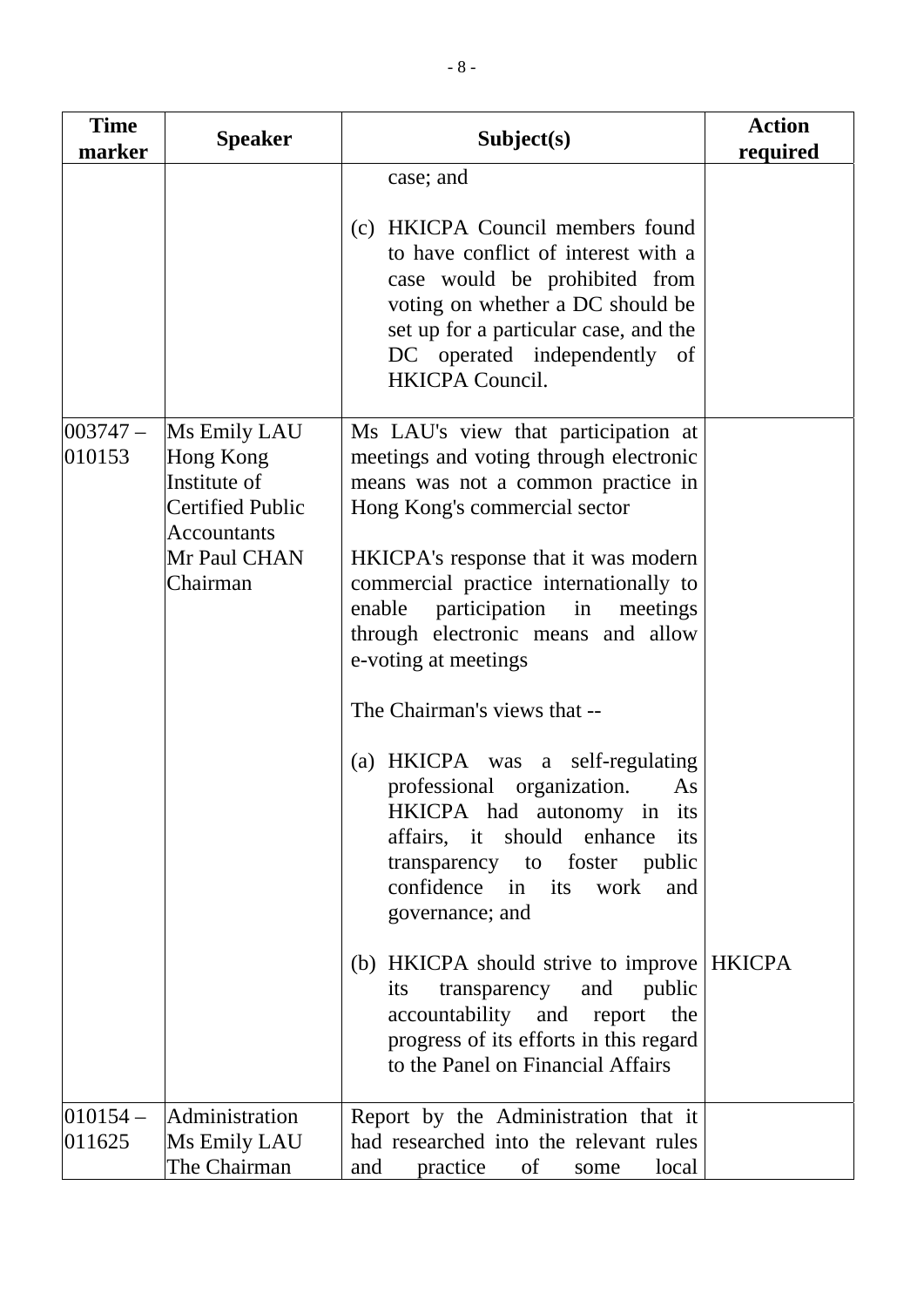| <b>Time</b><br>marker | <b>Speaker</b> | Subject(s)                                                                                                                                                                                                                                                                                                                                                                                                                               | <b>Action</b><br>required |
|-----------------------|----------------|------------------------------------------------------------------------------------------------------------------------------------------------------------------------------------------------------------------------------------------------------------------------------------------------------------------------------------------------------------------------------------------------------------------------------------------|---------------------------|
|                       | <b>HKICPA</b>  | self-regulatory professional bodies and<br>found that none of them currently<br>provided for their members<br>to<br>participate at meetings or vote<br>on<br>matters through electronic means                                                                                                                                                                                                                                            |                           |
|                       |                | Ms Emily LAU's views that while<br>HKICPA was<br>ahead<br>of<br>other<br>professional bodies in enabling<br>members to participate in HKICPA<br>Council meetings and to vote through<br>electronic means, it was necessary for<br>HKICPA as a forerunner to move in a<br>prudent manner and to consider views<br>the<br>Subcommittee,<br>of<br>including<br>increasing HKICPA's transparency,<br>public accountability and creditability |                           |
|                       |                | The Chairman's remarks that --<br>(a) it was necessary for HKICPA to<br>ensure that its operation would<br>foster public confidence in its work<br>and governance; and<br>(b) while he would not vote against the<br>Amendment Bylaw, he would<br>express his reservation towards the<br>proposal in other ways                                                                                                                          |                           |
|                       |                | HKICPA's<br>that<br>its  <br>response<br>Governance Review Task Force would<br>consider the Subcommittee's views<br>and, where appropriate inform the<br>relevant LegCo Panel of the Task<br>Force's decision in about a year's time                                                                                                                                                                                                     | <b>HKICPA</b>             |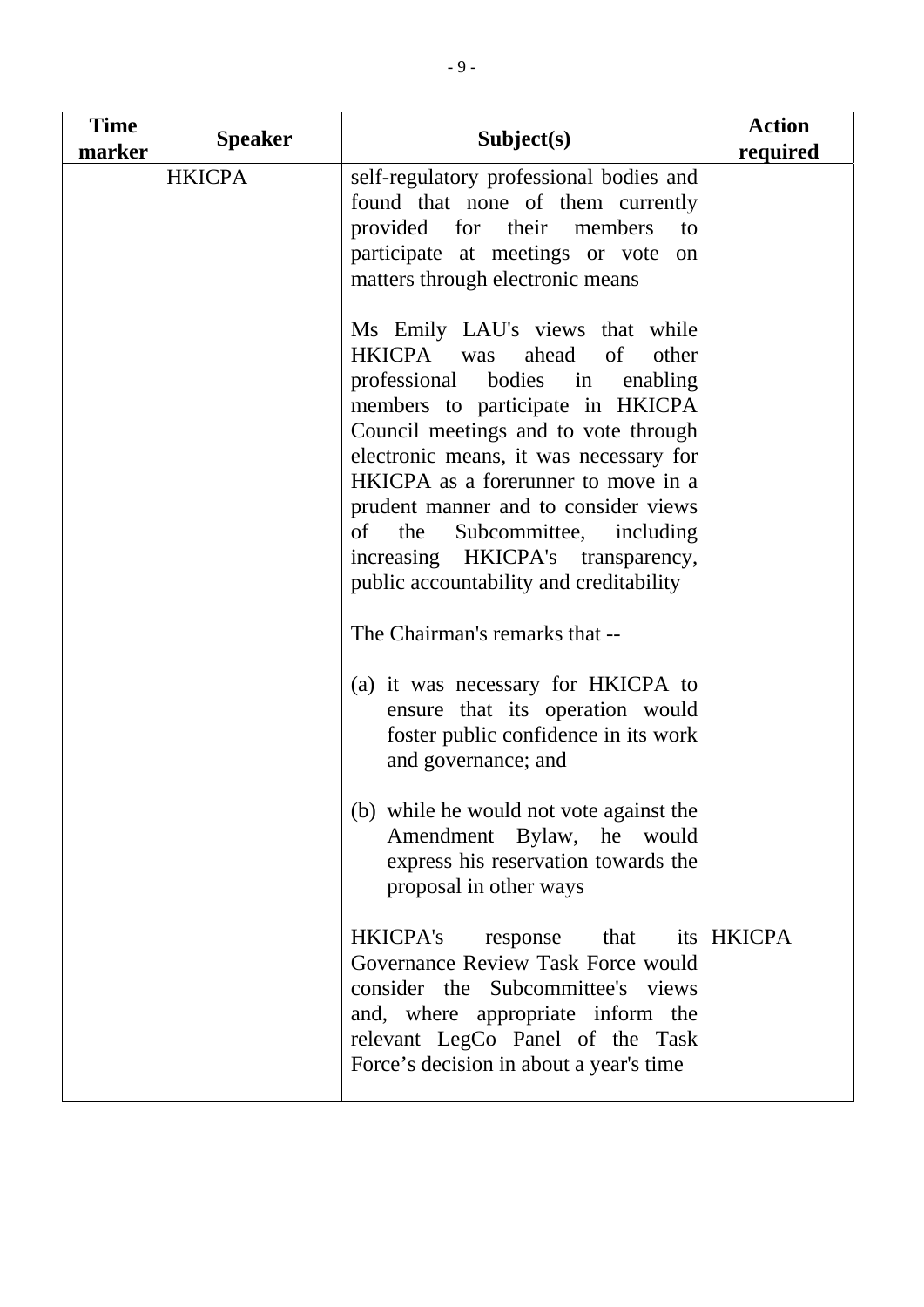| $011626 -$ | Chairman                                     | Clause-by-clause examination of the                                                                                                                                                                                                                                                                                                                                                                                                                 |  |
|------------|----------------------------------------------|-----------------------------------------------------------------------------------------------------------------------------------------------------------------------------------------------------------------------------------------------------------------------------------------------------------------------------------------------------------------------------------------------------------------------------------------------------|--|
| 013200     | Hong Kong                                    | 2011 Amendment Bylaw                                                                                                                                                                                                                                                                                                                                                                                                                                |  |
|            | Institute of                                 |                                                                                                                                                                                                                                                                                                                                                                                                                                                     |  |
|            | <b>Certified Public</b>                      | The Administration's briefing on the                                                                                                                                                                                                                                                                                                                                                                                                                |  |
|            | <b>Accountants</b><br><b>Assistant Legal</b> | provisions in the 2011 Amendment<br><b>Bylaw</b>                                                                                                                                                                                                                                                                                                                                                                                                    |  |
|            | Adviser 10                                   |                                                                                                                                                                                                                                                                                                                                                                                                                                                     |  |
|            | Administration                               | The Chairman's view that the drafting<br>of newly added bylaw $8(5)$ should be<br>reviewed as the present formulation<br>could be interpreted as requiring all<br>Council members<br>HKICPA<br>who<br>participated in meeting by electronic<br>means to cast their votes orally for<br>voting on any question by a show of<br>hands, and this could mean that such<br>members were not allowed to vote by<br>visually showing their hands on screen |  |
|            |                                              | on the Webex system                                                                                                                                                                                                                                                                                                                                                                                                                                 |  |
|            |                                              | HKICPA's view that it had no objection<br>to introduce a technical amendment to<br>the newly added bylaw $8(5)$ as such<br>amendment would not change the<br>intent of the Amendment Bylaw and<br>would not require approval of HKICPA<br>members                                                                                                                                                                                                   |  |
|            |                                              | The Administration's explanation on Administration<br>the formulation of the newly added<br>bylaw $8(5)$ and agreement to follow up<br>with HKICPA to make a technical<br>amendment to bylaw $8(5)$ in the light of<br>the Chairman's comment                                                                                                                                                                                                       |  |
|            |                                              | Assistant Legal Adviser 10's view that<br>she had no objection to the proposal                                                                                                                                                                                                                                                                                                                                                                      |  |
|            |                                              | Members'<br>that<br>the<br>request<br>Administration should provide the draft<br>amendment for circulation<br>the<br>to                                                                                                                                                                                                                                                                                                                             |  |